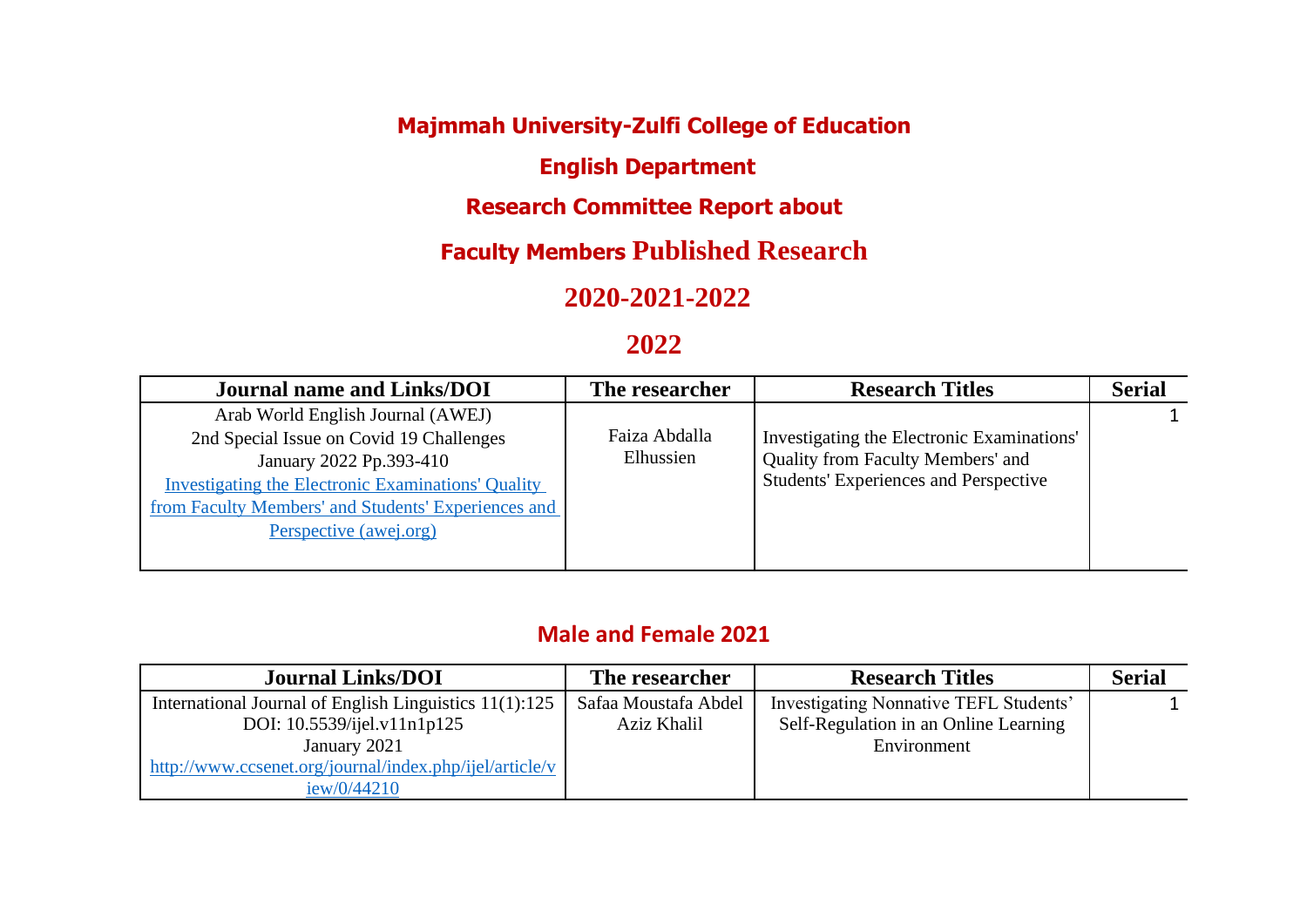| Accepted for Publication (the letter of acceptance is<br>attached)                                                                                                                                           | Faiza Abdalla<br>Elhussien | The Effectiveness of the Blended<br><b>Learning in Enhancing EFL Learning</b><br>and Collaboration                                                                 |  |
|--------------------------------------------------------------------------------------------------------------------------------------------------------------------------------------------------------------|----------------------------|--------------------------------------------------------------------------------------------------------------------------------------------------------------------|--|
| International Journal of Learning, Teaching and<br><b>Educational Researc102</b><br>https://doi.org/10.26803/ijlter.20.11.10                                                                                 | Abdalrahman<br>Alghifari   | The Impact of Teacher Feedback Via<br>Google Doc in L2 Learners' Writing                                                                                           |  |
| Scopus preview - Scopus - Document details - Reflections on<br>active teaching and learning of research methodology from<br>undergraduates $\Leftrightarrow$ and instructor $\Leftrightarrow$ s perspectives | Abdalrahman<br>Alghifari   | Reflections on active teaching and<br>learning of research methodology<br>from undergraduates $\Leftrightarrow$ and<br>instructor $\Leftrightarrow$ s perspectives |  |

# **Faculty Members Published Research (2020)**

#### **Male section 2020**

| <b>Journal Links/DOI</b>                                                                                                                | The researcher | <b>Research Titles</b>                                                            | <b>Serial</b> |
|-----------------------------------------------------------------------------------------------------------------------------------------|----------------|-----------------------------------------------------------------------------------|---------------|
| Asian ESP Journal<br>https://www.asian-esp-journal.com/volume-16-issue-<br>$4$ -july-2020/                                              | Saleh Alharthi | Gender Perception of Euphemism<br>Expressions: A Study of Saudi ESL<br>Sojourners |               |
| <b>TESOL</b> International Journal<br>Volume 15 Issue 5 2020<br>https://www.tesol-international-journal.com/volume-<br>15-issue-5-2020/ | Saleh Alharthi | Assessing Kahoot's Impact on EFL<br><b>Students' Learning Outcomes</b>            |               |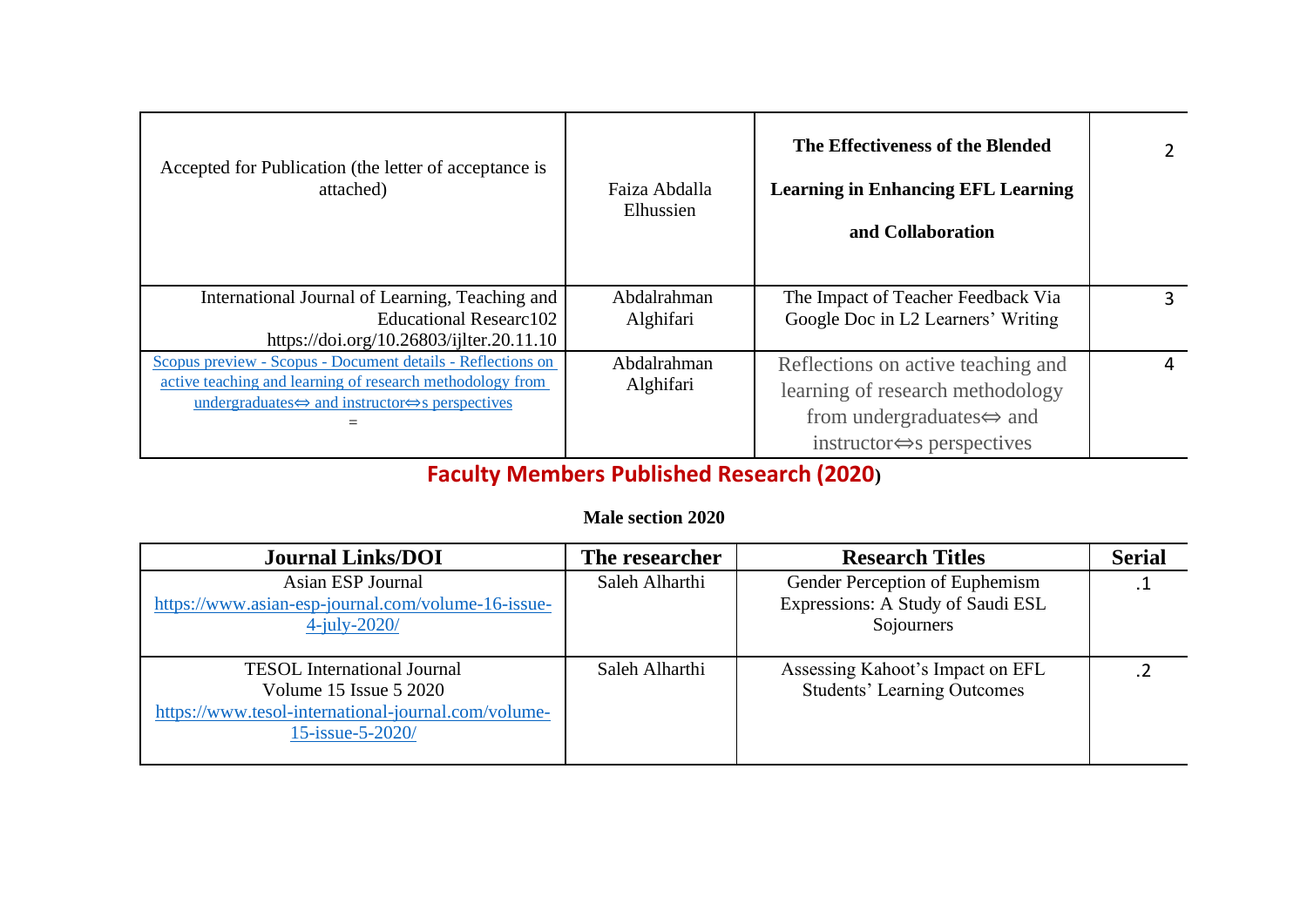| Asian EFL Journal<br>https://www.asian-efl-journal.com/monthly-editions-<br>new/2020-monthly-editions/volume-27-issue-1-2020/                                                                             | Saleh Alharthi                         | Language Planning in Al-Ghorbah: A Case<br>Study of a Saudi Family                                                               | .3             |
|-----------------------------------------------------------------------------------------------------------------------------------------------------------------------------------------------------------|----------------------------------------|----------------------------------------------------------------------------------------------------------------------------------|----------------|
| <b>International Journal of Language Education</b><br>https://ojs.unm.ac.id/ijole/article/view/15787                                                                                                      | Shahzad Farooqi                        | Learners' Perceptions on WhatsApp<br>Integration as a Learning Tool to Develop<br><b>EFL Spoken Vocabulary</b>                   | $\overline{A}$ |
| International Journal of English Linguistics<br>https://www.ccsenet.org/journal/index.php/ijel/article/<br>view/0/42703                                                                                   | Gehad M. Amin                          | Pragmatic Aspects of Tense in English and<br>Arabic: Based on a Neo-SRE Theory                                                   | .5             |
|                                                                                                                                                                                                           | <b>Female Publications 2020</b>        |                                                                                                                                  |                |
| مجلة دراسات في المناهج وطرق التدريس، جامعة عين شمس<br>الترقيم الدولي X-2535 ISSN213<br>العدد 247 / ديسمبر 2020م<br>DOI: 10.21608/MJAT.2020.125190                                                         | Faiza Abdalla<br>Elhussien<br>Mohammed | Smart Visual Syllabus for Higher Education:<br>A Solution during the COVID-19 Global<br>Lockdown                                 | .6             |
| SUST Journal of Linguistic and Literary Studies<br>http://repository.sustech.edu/handle/123456789/24814<br>e - ISSN (online): 1858-8565<br>&<br>ISSN (text): 1858 -828x<br>Vol.21. No. 2 - (2020) January | Faiza Abdalla<br>Elhussien<br>Mohammed | Assessing English Language Speaking<br>Proficiency among Sudanese Secondary<br>schools' Students                                 | .7             |
| • Arab World English Journal<br>https://dx.doi.org/10.24093/awej/vol11no1.27<br>Volume 11 - 2020                                                                                                          | Eman<br>AbdelReheem Amin               | A Review of Research into Google Apps in<br>the Process of English Language Learning<br>and Teaching                             | .8             |
| International Journal of English Language and<br>Literature Studies-Q1<br>http://www.aessweb.com/journals/December2020/501<br>9/5182                                                                      | Eman Abtullateef<br>Altoeriqi          | Saudi English Teachers' Perception of their<br>Own Pronunciation and Use of Teaching<br><b>Practices of Pronunciation Skills</b> | .9             |